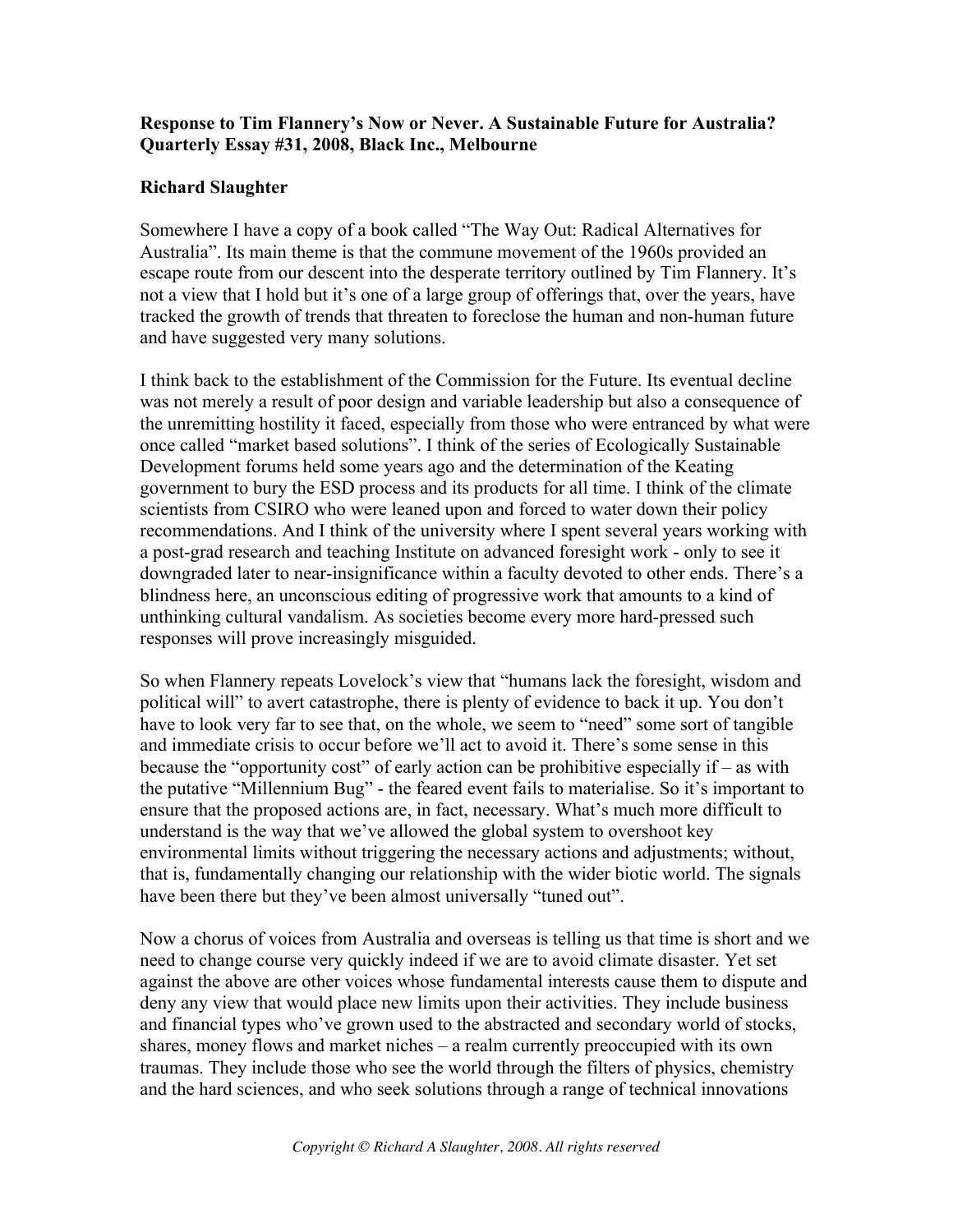and fixes. They include many others who for various reasons find themselves so removed from natural processes that the latter remain distant abstractions of no relevance to daily life. And they include a tiny minority who have gained some sort of perverse prominence by continuing to claim that things are not really *that* bad.

Seen in this context, Flannery's essay covers familiar ground. What may, perhaps, be new to some are the latest findings about global warming that lead us to wonder if we're not already looking at the end-game of civilisation as we know it. Frankly, I would say that we are. If that is correct, then HOW we respond from here on in is critical. Quite possibly the most scarce resource we have in tackling this monumental task is *clarity*. The issues are complex, the evidence widely distributed and / or contested and many of the most significant drivers of "unsustainability" are all-but invisible to science and to the naked eye.

The strengths of Flannery's effort are two-fold and they lie in two quite distinct domains. The first is his detailed knowledge of the physical world and especially what he calls Earth's "three great organs" – land, air and sea. The second is his passionate advocacy of values such as: taking responsibility and respecting the rights of other species and future generations. Yet the bulk of the text concentrates on the former, which is par for the course for scientists who are grounded in the observable phenomena of the material world. Flannery is in less familiar territory when he invokes the interior worlds of individual people, organisations and cultures with terms like: foresight, wisdom, political energy, will, leadership etc.

The substance of the piece deals almost exclusively with external factors: CO2, climate change, ocean acidification, coal, solar cities, trees and a range of technical fixes. At various points he *evokes* the human and cultural interiors as if, at some level, he intuits their significance, but otherwise pays them little attention. Given limited space one cannot cover everything. Still, they appear here only as poorly articulated background factors. I want to suggest, however, that if we are serious about making substantial shifts toward sustainable futures then we will have to balance our knowledge of external factors with that dealing with the interiors. In other words, *we'll want to pay as much attention to values, worldviews and other developmental drivers as we do to CO2, coal and trees.* These interior dynamics are at least as significant and, in some respects, more so. This is certainly the view put forward in 2006 by Barrett-Brown where I noted the following comments:

It is not only unproductive but also potentially dangerous to merely focus upon the external world.

And again: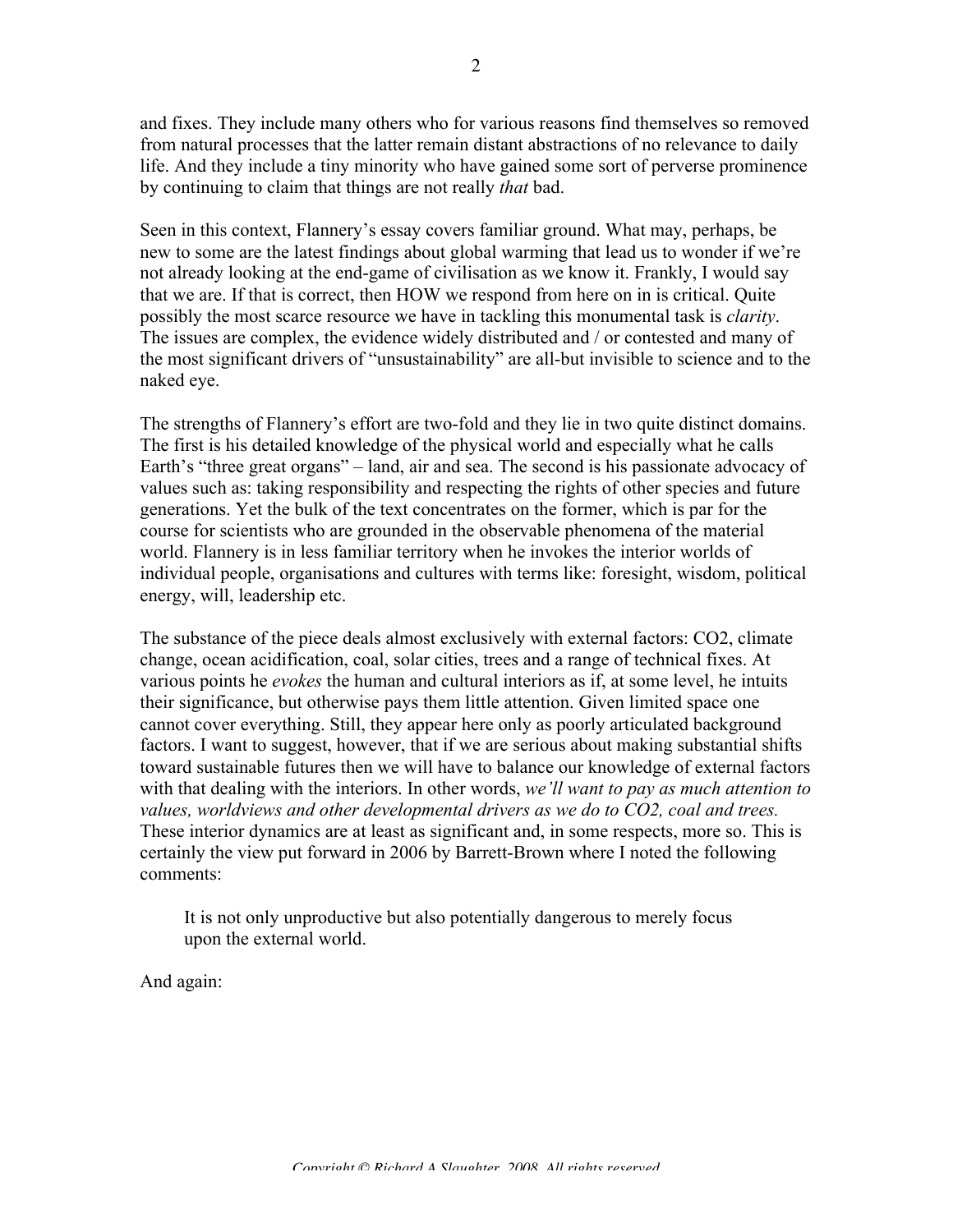For individuals there is no behaviour without the interior motivation that drives it; for collectives there is no system without the interior culture that drives it.  $<sup>1</sup>$ </sup>

The implications are clear. While the scientific effort to gain the kind of clarity into global systems that can guide policy is essential, there's an equal need for much greater clarity about the interior forces that drive human beings and cultures. It is not too farfetched to suggest that the ever-growing threat of 'overshoot and collapse' within the global system is driven as much by inadequate values and poorly functioning social systems as it is by the more familiar litany of external threats.

When Flannery deplores the actions of the coal industry and those continuing to log native forests he seems unaware of the underlying clash of worldviews, interests, values and assumptions that operate in these situations. He does not see clearly enough that coal execs and Indonesian timber cutters have very different outlooks from each other and from him. Their interests differ, as do their values and worldviews. They do not live in the same world and they do not speak the same language. So it actually makes little sense to castigate them, and others, out of what can be termed a "world-centric" worldview as though that were the only available option. Clearly there are others. It follows that if we wish to communicate with people different from ourselves then we'd better understand much, much more richly than we seem to, just exactly "where they're coming from". The Australian film "*The Burning Season*" provides a fine example of this in the way that it pays close attention to the life conditions, values and dilemmas of indigenous farmers to our north who are driven to burn the forest through poverty and lack of choices. In this instance solutions began to emerge only after their real situation was understood and addressed.

A more considered balance between visible external factors and invisible interior ones gives access to a wider "playing field" and also permits other kinds of solutions to emerge – solutions that have not yet figured very largely in science-based approaches to global dilemmas. Take, for example, Lovelock's view noted above that human beings lack foresight, wisdom and political energy. It's a view that is often repeated by scientists as eminent as E.O. Wilson and other observers. But, in the case of foresight this limitation can be resolved.

We know that all normally equipped individuals possess foresight because without it everyday life would be impossible. Strangely, this capacity seems to decline as we move from individuals to groups, and thence to institutions, societies and the global system. And yet, what we learned at the Australian Foresight Institute was that this human ability can be nurtured, developed and put to work at the social level. In other words, the deliberate use of a currently under-regarded and under-utilised human capacity can be translated into a social principle of considerable power and influence. It's not, to quote the current PM, a "silver bullet". But if the implementation of social foresight were to

<sup>|&</sup>lt;br>|<br>| <sup>1</sup> Barrett C Brown, Theory and Practice of Integral Sustainable Development, Parts 1 & 2, *AQAL*, Vol 1 No 2, 2006, pp 366-477, Integral Institute, Boulder, CO.